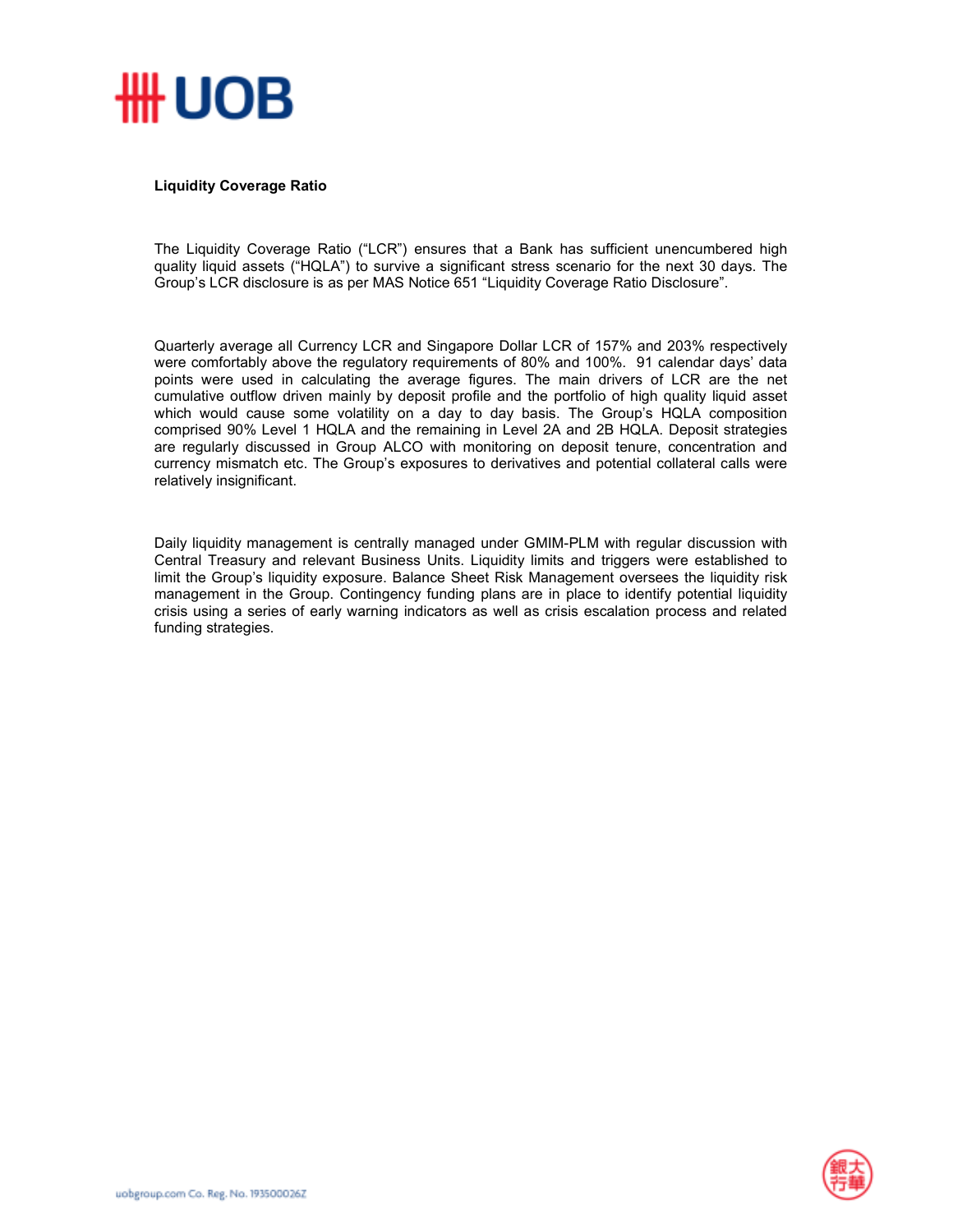

## **GROUP ALL CURRENCY LCR for 2Q2017**

|                         | (In SGD'm)                                                                                 | <b>Total Unweighted Value</b><br>Average | <b>Total Weighted Value</b><br>Average |  |  |
|-------------------------|--------------------------------------------------------------------------------------------|------------------------------------------|----------------------------------------|--|--|
|                         | <b>HIGH-QUALITY LIQUID ASSETS</b>                                                          |                                          |                                        |  |  |
| $\vert$ 1               | Total high-quality liquid assests (HQLA)                                                   |                                          | 40,809                                 |  |  |
|                         | <b>CASH OUTFLOWS</b>                                                                       |                                          |                                        |  |  |
| $\overline{2}$          | Retail deposits and deposits from small business<br>customers, of which:                   | 105,701                                  | 9,294                                  |  |  |
| 3                       | Stable deposits                                                                            | 21,242                                   | 1,062                                  |  |  |
| $\overline{\mathbf{4}}$ | Less stable deposits                                                                       | 84,459                                   | 8,232                                  |  |  |
| $5\overline{5}$         | Unsecured wholesale funding, of which:                                                     | 95,573                                   | 49,974                                 |  |  |
| $6\phantom{.}6$         | Operational deposits (all counterparties) and deposits in<br>networks of cooperative banks | 14,743                                   | 3,491                                  |  |  |
| 7                       | Non-operational deposits (all counterparties)                                              | 75,909                                   | 41,562                                 |  |  |
| 8                       | Unsecured debt                                                                             | 4,921                                    | 4,921                                  |  |  |
| 9                       | Secured wholesale funding                                                                  |                                          | 56                                     |  |  |
| 10                      | Additional requirements, of which:                                                         | 29,529                                   | 5,537                                  |  |  |
| 11                      | Outflows related to derivative exposures and other<br>collateral requirements              | 2,762                                    | 2,203                                  |  |  |
| 12                      | Outflows related to loss of funding on debt products                                       |                                          |                                        |  |  |
| 13                      | Credit and liquidity facilities                                                            | 26,767                                   | 3,334                                  |  |  |
| 14                      | Other contractual funding obligations                                                      | 3,591                                    | 3,591                                  |  |  |
| 15                      | Other contingent funding obligations                                                       | 12,168                                   | 542                                    |  |  |
| 16                      | <b>TOTAL CASH OUTFLOWS</b>                                                                 |                                          | 68,994                                 |  |  |
| <b>CASH INFLOWS</b>     |                                                                                            |                                          |                                        |  |  |
| 17                      | Secured lending (eg reverse repos)                                                         | 6,415                                    | 2,728                                  |  |  |
| 18                      | Inflows from fully performing exposures                                                    | 49,153                                   | 36,681                                 |  |  |
| 19                      | Other cash inflows                                                                         | 4,143                                    | 3,386                                  |  |  |
| 20                      | <b>TOTAL CASH INFLOWS</b>                                                                  | 59,711                                   | 42,795                                 |  |  |
|                         |                                                                                            |                                          | Total Adjusted Value                   |  |  |

|    |                                     | <b>Total Adjusted Value</b> |
|----|-------------------------------------|-----------------------------|
| 21 | <b>TOTAL HQLA</b>                   | 40,809                      |
| 22 | <b>TOTAL NET CASH OUTFLOWS</b>      | 26,199                      |
| 23 | <b>LIQUIDITY COVERAGE RATIO (%)</b> | 157                         |